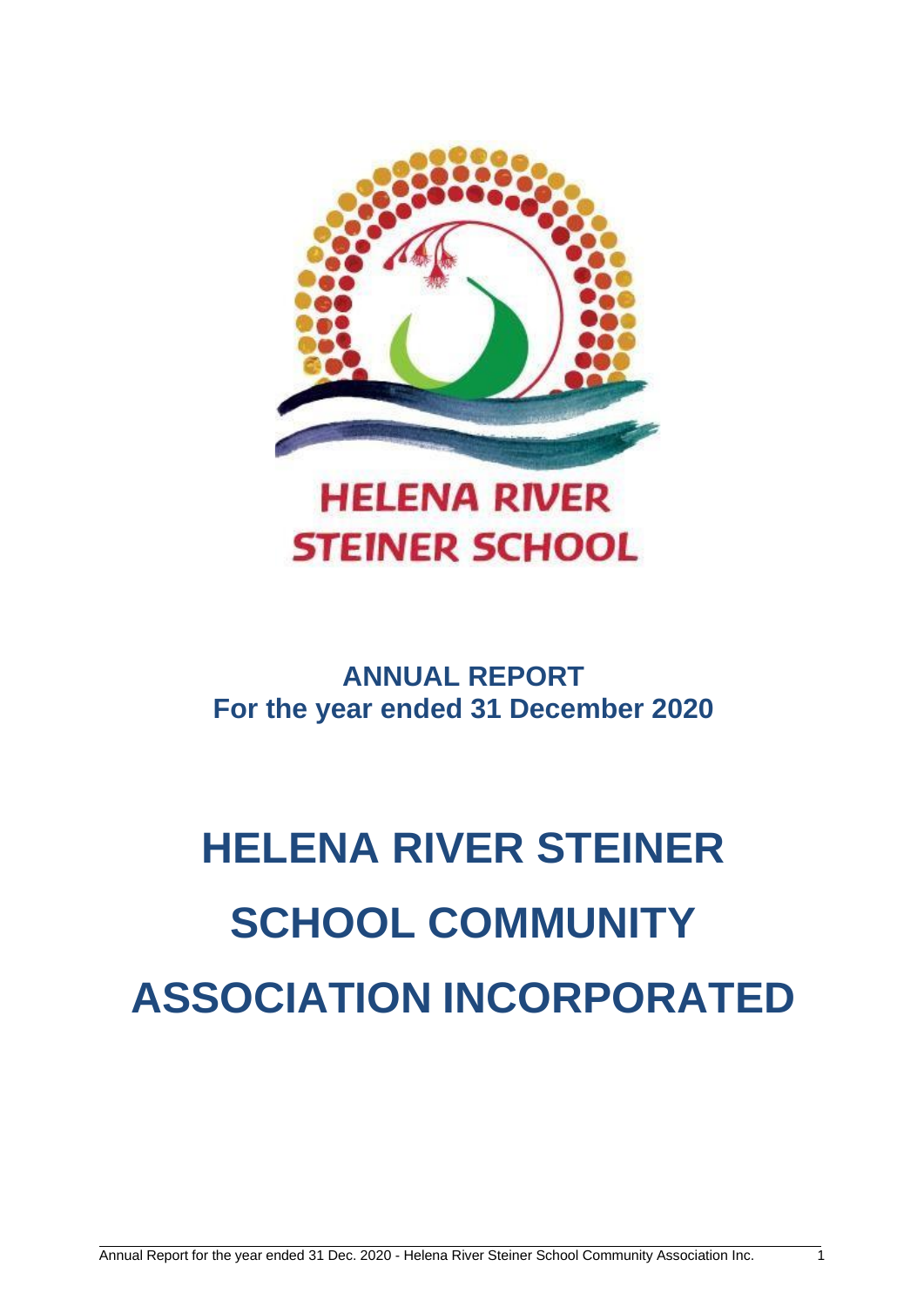

## **HELENA RIVER STEINER SCHOOL**

### **Annual Report 2020**

#### **CONTENTS**

| <b>Our Vision</b>                           | $[3]$  |
|---------------------------------------------|--------|
| <b>Our Mission</b>                          | $[3]$  |
| <b>Our Values</b>                           | [3]    |
| <b>Section 1 - Overview</b>                 |        |
| About us                                    | $[4]$  |
| Our People                                  | [5]    |
| <b>Photo Gallery</b>                        | [8]    |
| Section 2 - Governance                      |        |
| Structure & Management                      | [9]    |
| Chairman's Report                           | $[10]$ |
| Principal's Report                          | $[13]$ |
| Our Strategic Goals                         | $[14]$ |
| Section 3 - Our School                      |        |
| <b>School Facts</b>                         | $[16]$ |
| Naplan                                      | $[17]$ |
| Feedback                                    | $[17]$ |
| Section 4 - Our Finances                    |        |
| Treasurer's Report                          | $[18]$ |
| Section 5 - Our other important information |        |
| Acknowledgements                            | $[19]$ |
| How you can help                            | $[19]$ |
| Contact us                                  | [20]   |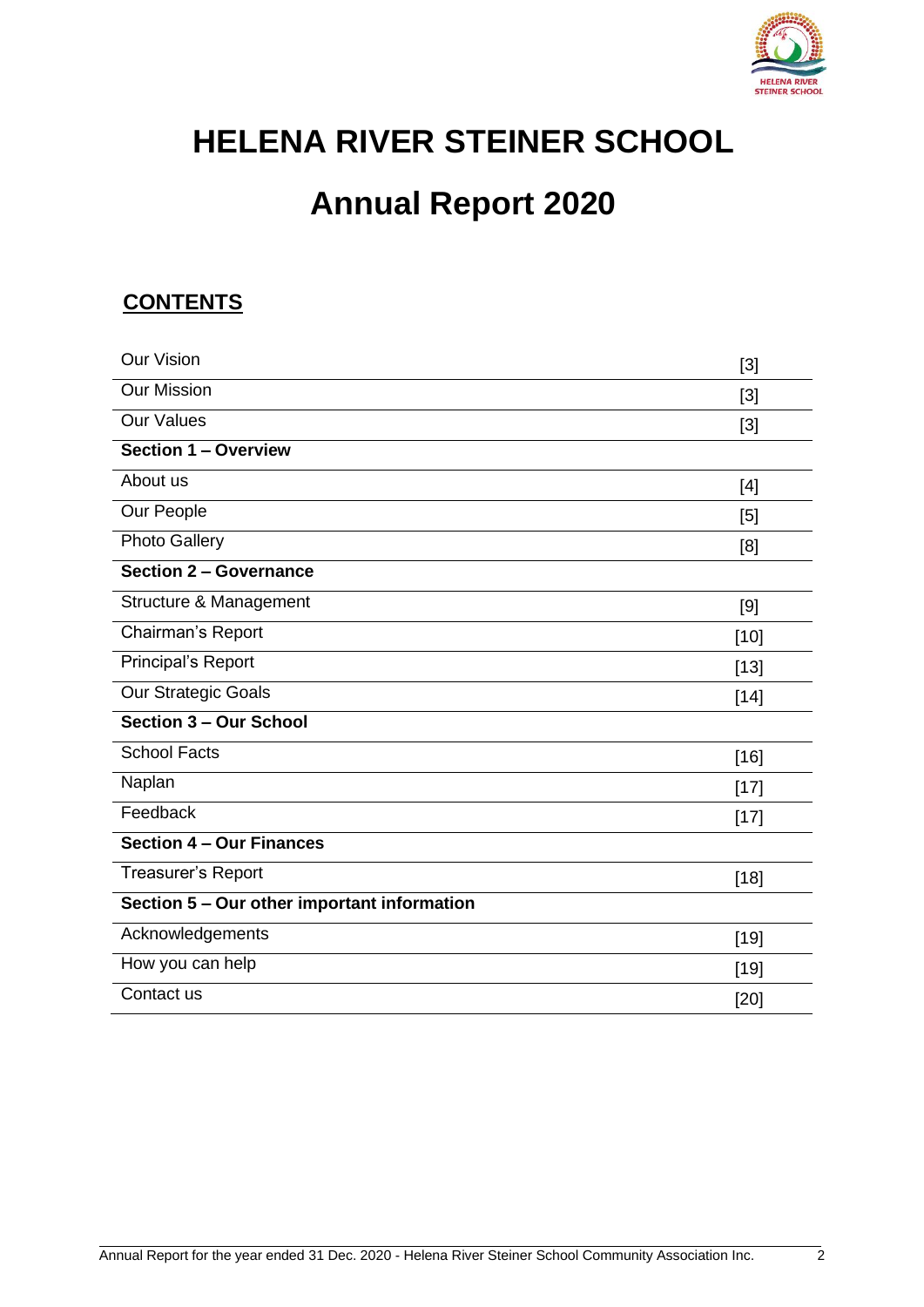

#### **Our vision**

On Whadjak Noongar boodja, guided by love for all life on earth, we strive to foster in all children entrusted to our care clear, enlightened thinking, warmth of feeling and strength of will for good deeds and life-long purpose.

#### **Our mission**

Helena River Steiner School aims to provide education based on the principles of Rudolf Steiner. This will be done by:

- Fostering the healthy unfolding of each unique individual in a creative, nurturing and respectful community.
- Providing a curriculum and pedagogy appropriate to the developmental stage and needsof the learner.
- Educating the whole human being in thinking, feeling and willing through learning experiences which engage the head, heart and hands, guided by a sense for goodness,beauty and truth.
- Striving to engender care, respect and reverence for the natural, cultural and spiritual worlds.

#### **Our values**

#### **Wonder:**

We cultivate a sense of wonder and reverence in the child by encouraging the child's innateaffinity with the natural world. We stimulate curiosity and love for other beings and natural phenomenon.

#### **Compassion:**

Our teaching staff provides an example through their actions and deeds with clear thinking,balanced emotions and unconditional love for the children, other staff, the community and nature. This assists the children to develop into confident adults who care for others.

#### **Creativity:**

We provide a wide-ranging curriculum that includes a balance of academics and arts with physical, social and emotional development. By encouraging creativity and imagination students develop a capacity to think laterally in later life.

#### **Authenticity:**

We will strive to allow the child to seek and value truth, individuality, integrity and authenticity. We provide guidance on moral courage to stand up for what is good, true andbeautiful.

#### **Wellness:**

We value and foster wellness in body, soul and spirit. We do this by providing a holistic education and environment that develops the whole child. We acknowledge and celebrate the other through collaboration, tolerance and inclusivity.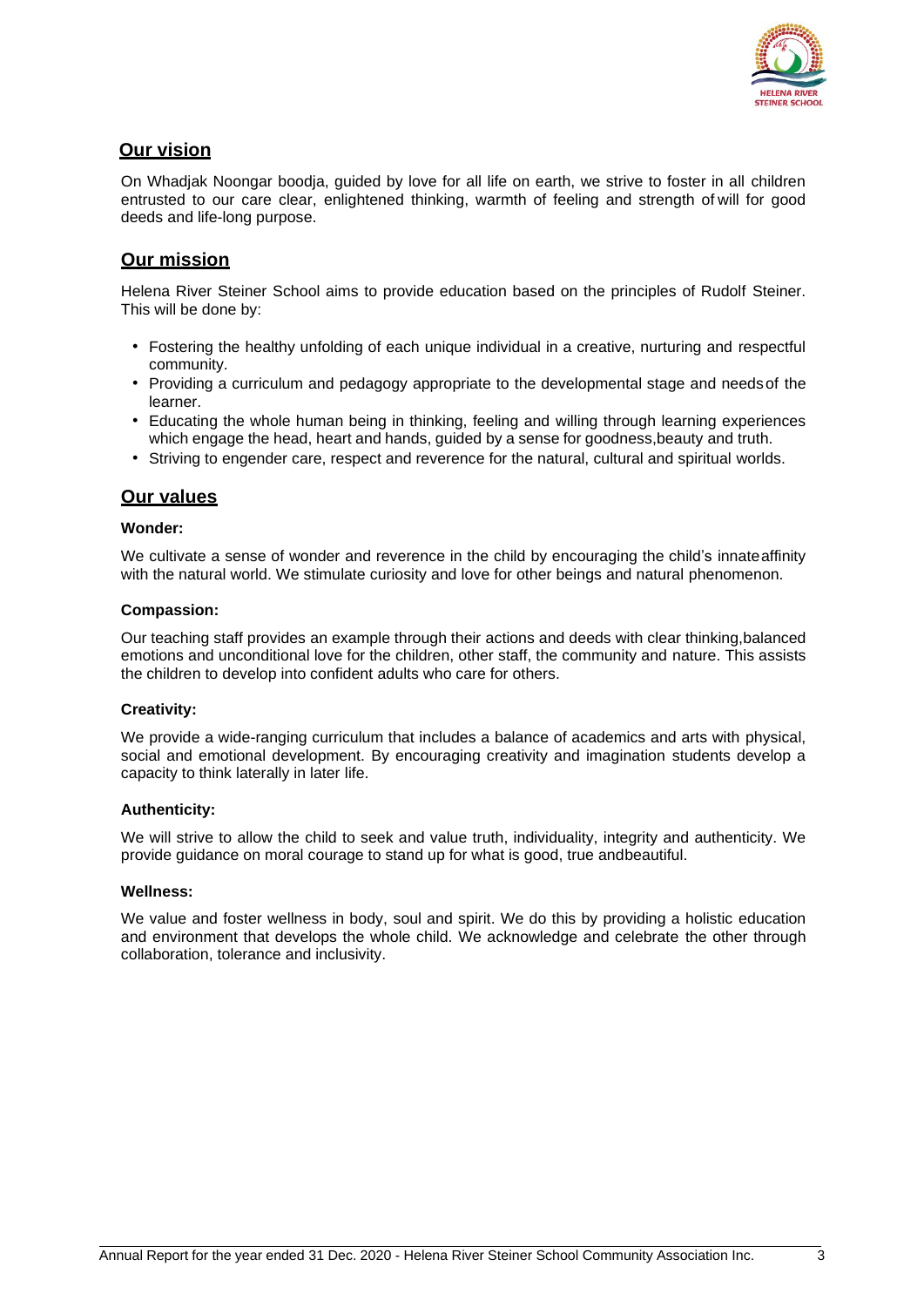

### **ABOUT US**

Helena River Steiner School started off as the Guildford Steiner Playgroup in 2013. Local parents discovered the value of the Steiner method of nurturing and educating their children.

In 2014, as more Steiner educators and interested families joined, theRiver Blossom Education Association Inc was formed and the budding early childhood organisation moved to the current premises at 39 Spring Park Rd, Midlandwhich previously formed part of the old Midland Primary School.

In 2015, the Playgroup expanded, and several other educational activities were included such ashome-schooling workshops, early childhood program and curriculum support.

In 2016, the first mixed-age kindergarten (3-6 years) began operating as an Education and Care Service while applying for school registration with the Department of Education.

In December 2016, we changed our name to Helena River Steiner School. At this point a lease was entered into with the adjoining property (35 SpringPark Road) for the purpose of housing the new primary class of 2017.

In June 2018,the School was granted non-government school registration to provide Pre- Kindergarten to Year 6 education.

In 2020 we received approval for providing high school year levels. In 2021 we began our Middle School with a combined Class7/8.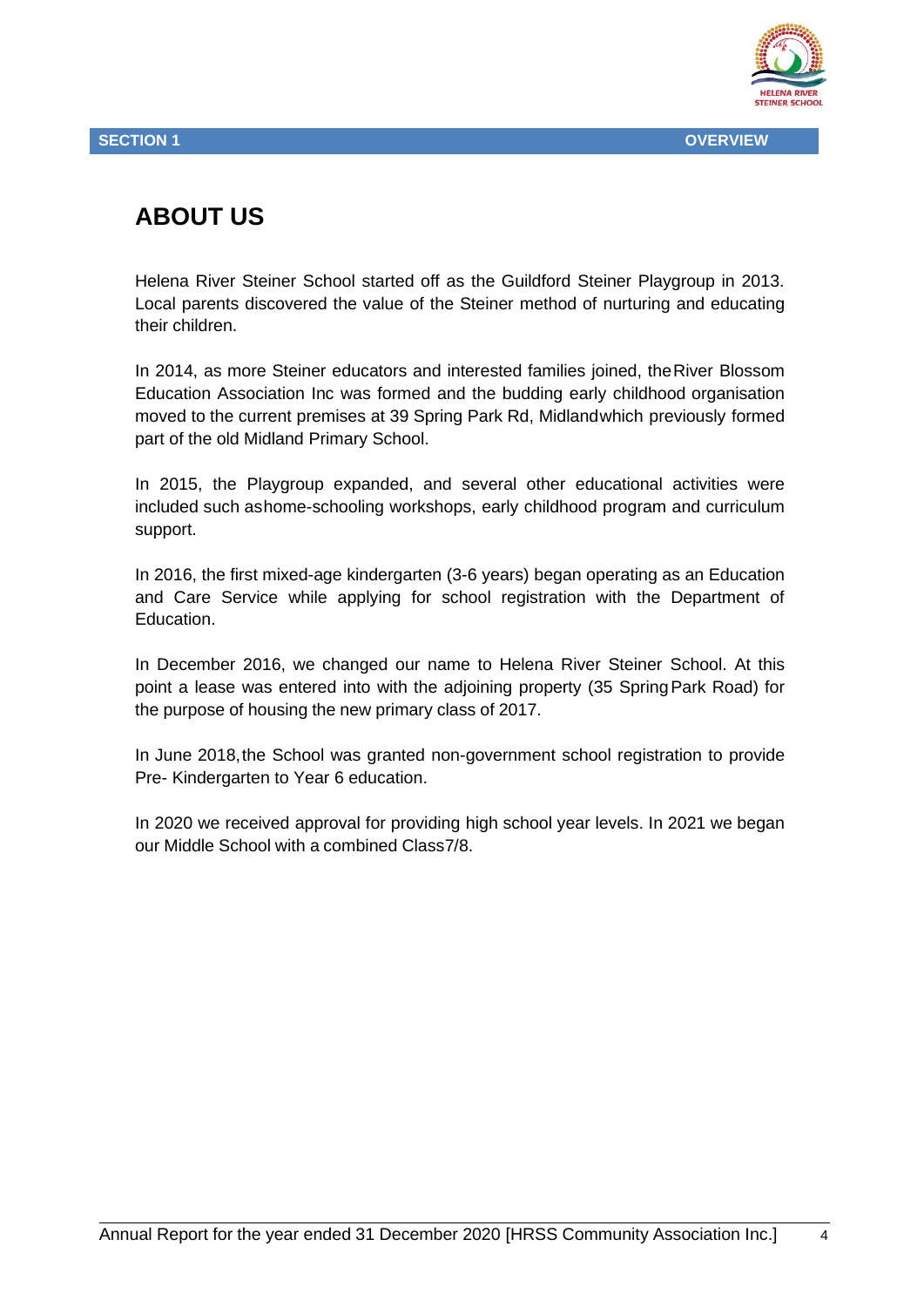

### **OUR PEOPLE**

#### **Board members**

| <b>Name</b>           | <b>Position</b>        | Date Joined Board                                  |
|-----------------------|------------------------|----------------------------------------------------|
| Shashi Booshan Sharma | Chairman               | March 2020                                         |
| Devi Ratnasari        | Treasurer              | Sept 2019                                          |
| Gladstone Davies      | Member (Ex. Chairman)  | Oct 2017 (Chairman from July 2017 to July<br>2020) |
| Peter Fern            | Member                 | April 2016                                         |
| Yan (Anna) Liang      | Member                 | May 2020                                           |
| Adam Lee              | Member (To be elected) | Nov 2020 (up for election)                         |
| Ralph Witschge        | Member (To be elected) | April 2021 (up for election)                       |
| <b>Gwen Breadmore</b> | Ex. Joint Secretary    | Sept 2019 to July 2020                             |
| Tammy McCallum        | Ex. Joint Secretary    | Jan 2019 to July 2020                              |
| Lisa Liu              | Ex. Member             | July 2018 to April 2021                            |

#### **Current Staff – May 2021**

| <b>Name</b>          | <b>Position</b>                     | <b>Employee since</b> | Qualification                                                                                                                                                                                  |
|----------------------|-------------------------------------|-----------------------|------------------------------------------------------------------------------------------------------------------------------------------------------------------------------------------------|
| Tanami Magnus        | Principal                           | 1 July 2013           | B. Ed (K-7) 2009,<br>Dip. SteinerEducation (Primary)<br>2001,<br><b>CELTA 2010</b>                                                                                                             |
| Kamran Hussain       | Finance<br>Manager                  | 23 April 2020         | CPA - Australia 2018, Advanced<br>Diploma in Management Accounting<br>- CIMA 2007, Associate Cost and<br>ManagementAccountant - ICMAP<br>2003, Bachelor in Commerce /<br>Accounting - UOP 1999 |
| Maureen McPhee       | <b>Admin Officer</b>                | 16 April 2020         |                                                                                                                                                                                                |
| Melissa Harvey       | Primary<br>Education<br>Coordinator | 28 January 2018       | Dip. Ed (P) in progress, Grad.Dip<br>Steiner Education, B.A.<br>(Sociology), B.A. (Creative<br>Writing and Theatre)                                                                            |
| Catherine Vann       | <b>High School</b><br>Coordinator   | 26 October 2020       | Dip Teaching (1983) Bachelor<br>of Communicationsand Media<br>(2016)                                                                                                                           |
| Anna Edwards         | French<br>Language<br>Teacher       | 28 January 2018       | Grad Dip Education (Secondary)                                                                                                                                                                 |
| Jessica Coker        | Pre-Kindy Teacher                   | 06 February 2018      | B. Ed (EC) 2013, Dip ECE 2010                                                                                                                                                                  |
| Katherine Riley      | <b>Primary Teacher</b>              | 24 April 2017         | Dip. Ed (Primary) 2016, B.<br>Business 2009                                                                                                                                                    |
| <b>Carol Fuller</b>  | Art and Craft                       | 01 January 2019       | 20 years EA experience                                                                                                                                                                         |
| Debora van<br>Tright | Primary<br>Assistant                | 01 January 2019       | <b>Bachelor in Teaching</b><br>(Amsterdam)                                                                                                                                                     |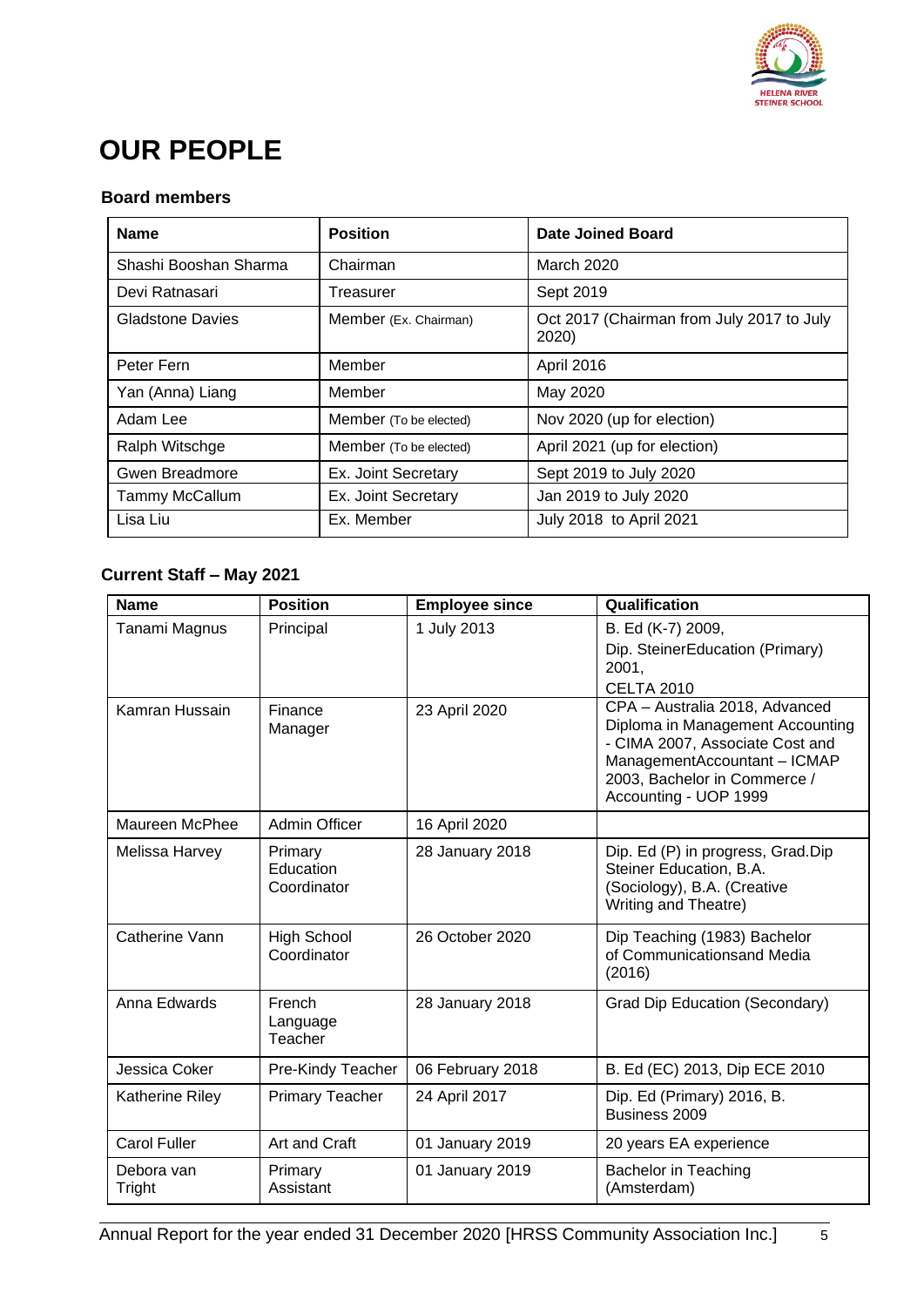

| Lucy Brown                    | <b>Primary Teacher</b>                       | 19 August 2019   | Graduate Diploma of Primary<br>Education (ECU) 2017, Bachelorof<br>Music Studies 2014                                                                                                |
|-------------------------------|----------------------------------------------|------------------|--------------------------------------------------------------------------------------------------------------------------------------------------------------------------------------|
| Danielle<br>Scampoli          | <b>Music</b><br>Instructor                   | 10 December 2019 | Bachelor of Music: Performance<br>Studio Teaching and Pedagogy<br>UWA 1998-2001                                                                                                      |
| <b>Stacie Tompsett</b>        | Kindy Assistant                              | 01 January 2020  | Teacher Assistant Certificate -<br>1997 (ECU)                                                                                                                                        |
| Sarah Moore                   | Marketing &<br>Communications<br>Coordinator | 02 March 2020    |                                                                                                                                                                                      |
| Ann Porter                    | Kindy Assistant                              | 20 July 2020     | Certificate III in Education<br>Support                                                                                                                                              |
| Katherine Taylor              | Playgroup<br>Leader                          | 21 July 2020     | <b>BSc Social Work 2004</b><br>BSc Psychology 2000<br>Diploma of Music Industry Skills<br>1998                                                                                       |
| <b>Thomas Fisher</b>          | <b>Primary Teacher</b>                       | 12 October 2020  | <b>Bachelor of Architectural Science</b><br>(2010)<br>Master of Teaching - Primary<br>(2020)<br>Bachelor of Art (2017)<br>(Anthropology/Fine Art)<br>Steiner Primary Teaching (2020) |
| <b>Claire Parker</b>          | Kindy Teacher                                | 01 January 2021  | Masters Fine Art 2001 Post<br>Grad Education 2003Grad<br>Dip Primary Ed 2016Masters<br>Steiner Ed 2018<br>Masters Early Childhood Ed<br>2019                                         |
| Kerewin de<br>Souza<br>Signer | Sport/Craft/<br>Primary<br>Teacher           | 01 January 2021  | Bachelor of Arts (English and<br>Cultural Studies) 2017 Masters in<br>Teaching (Primary) 2020                                                                                        |
| Robert Gillman                | <b>High School</b><br>Teacher                | 01 January 2021  | Dip Teaching (1986)                                                                                                                                                                  |
| Sarah Duffus                  | Kindy Teacher<br>and Playgroup<br>Leader     | 01 January 2021  | Bachelor of Arts (1998)<br>Masters of Teaching (2011)                                                                                                                                |
| Cynthia Moody                 | Noongar<br>Assistant                         | 01 January 2021  |                                                                                                                                                                                      |
| Mary Yarran                   | Noongar<br>Language<br>Teacher               | 25 January 2021  | Bachelor or Education (Curtin)<br>Indigenous Language through<br>Education Department of WA and<br>Certificate IV in Mental Health at<br>Marr Mooditj                                |
| Elena Jensen                  | Primary<br>Assistant                         | 22 March 2021    |                                                                                                                                                                                      |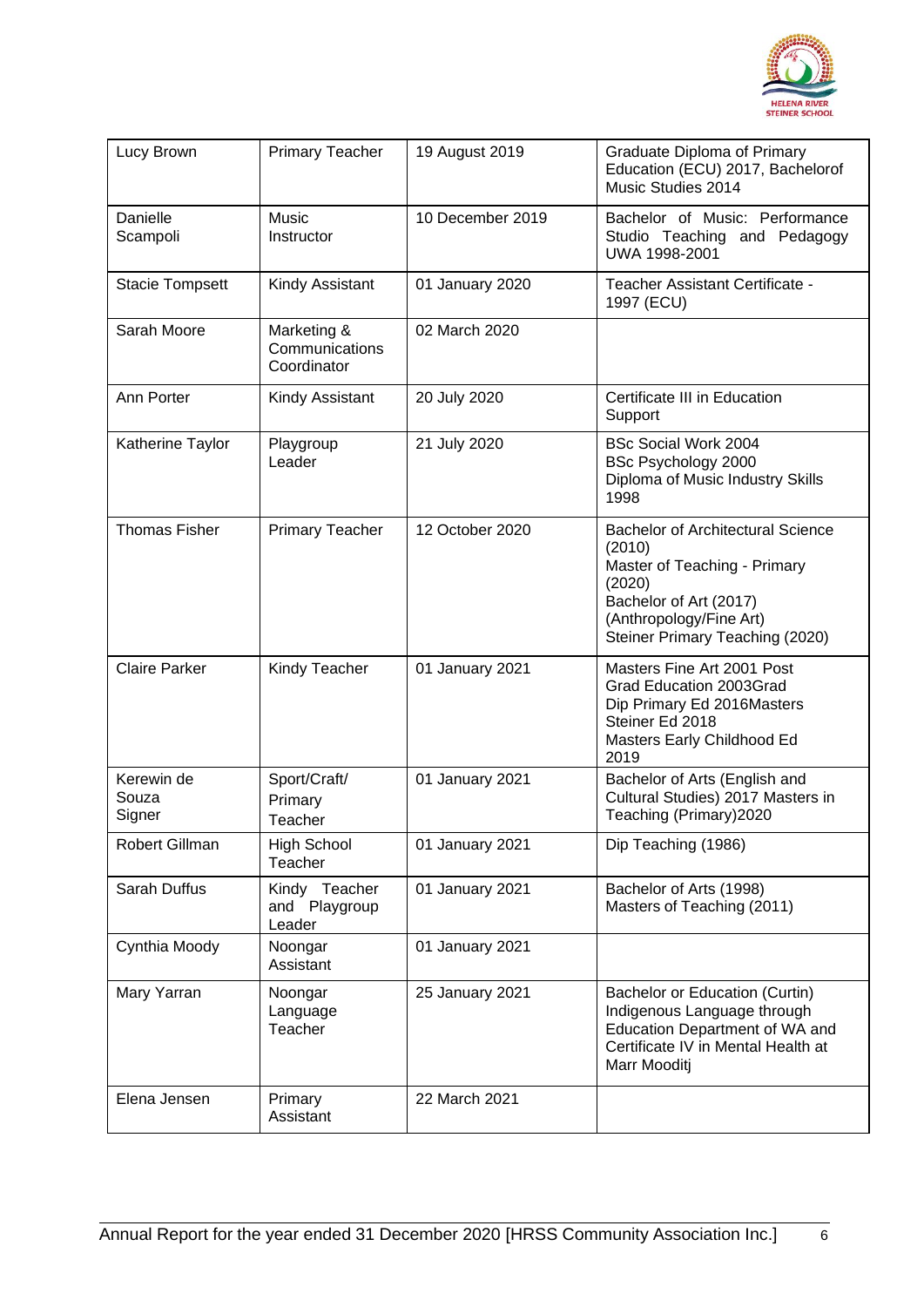

| <b>Ben Clapton</b> | Music Teacher                 | 14 April 2021 | Master of Teaching (Secondary) -<br>Music (ECU) - commenced 2020<br>(2022)<br>Master of Divinity 2019<br>Grad Dip Theology 2013<br>Bachelor of Music 2008 ECU<br>Adv Dip Performing Arts 2006<br>(ECU) |
|--------------------|-------------------------------|---------------|--------------------------------------------------------------------------------------------------------------------------------------------------------------------------------------------------------|
| Damien Gavillet    | Maintenance / OH<br>S Officer | 14 April 2021 |                                                                                                                                                                                                        |
| Maureen<br>Hampele | Music Teacher                 | 14 April 2021 | Doctor of Philosophy UQLD -<br>Music Psychology 2018 Master<br>of Music UWA 2005<br>Bachelor of Education UND 2002<br>Bachelor of Music UWA 1994<br>Bachelor of Arts UWA 1990                          |

#### **Past Staff:**

| <b>Name</b>            | <b>Position</b>                                        | Dates Acted                       |
|------------------------|--------------------------------------------------------|-----------------------------------|
| Susannah Sirolli       | Pre-Kindy and Kindy Teacher                            | From 29 Apr. 2019 To 11 Dec. 2020 |
| <b>Bradley Suriani</b> | Games Teacher                                          | From 27 Aug. 2020 To 11 Dec. 2020 |
| Lesley Willow          | Playgroup Leader                                       | From 28 Feb. 2019 To 11 Dec. 2020 |
| Zara Goldsack          | <b>Primary Teacher</b>                                 | From 12 Oct. 2020 To 11 Dec. 2020 |
| Ian Bettinson          | Property, Maintenance & OSH<br>Coordinator             | From 28 Oct. 2019 To 12 Oct. 2020 |
| <b>Stephen Fauset</b>  | <b>Primary Teacher</b>                                 | From 14 Oct. 2019 To 06 Sep. 2020 |
| Kamran Hussain         | Finance Manager                                        | From 09 Oct. 2019 To 15 Jan. 2020 |
| Nicole Peterson        | Eurythmy Teacher and Bothmer /<br><b>Games Teacher</b> | From 23 Jul. 2018 To 24 Jan. 2020 |
| <b>Faisal Nawaz</b>    | Finance Manager                                        | From 13 Jan. 2020 To 07 Feb. 2020 |
| Janine Cream           | Finance Manager                                        | From 07 Feb. 2020 To 25 Feb. 2020 |
| <b>Tammy McCallum</b>  | PA to Principal (Admin. Officer)                       | From 05 Mar. 2019 To 05 Mar. 2020 |
| Lauren Rankin          | Finance Manager                                        | From 05 Mar. 2020 To 23 Apr. 2020 |
| <b>Elaine Meyer</b>    | <b>Primary Teacher</b>                                 | From 29 Jan. 2020 To 17 Jul. 2020 |
| Lindsay Rall           | Bothmer / Games Teacher                                | From 10 Dec. 2019 To 06 Sep. 2020 |
| <b>Yvette Ghouse</b>   | <b>Primary Teacher</b>                                 | From 24 Jul. 2020 To 25 Sep. 2020 |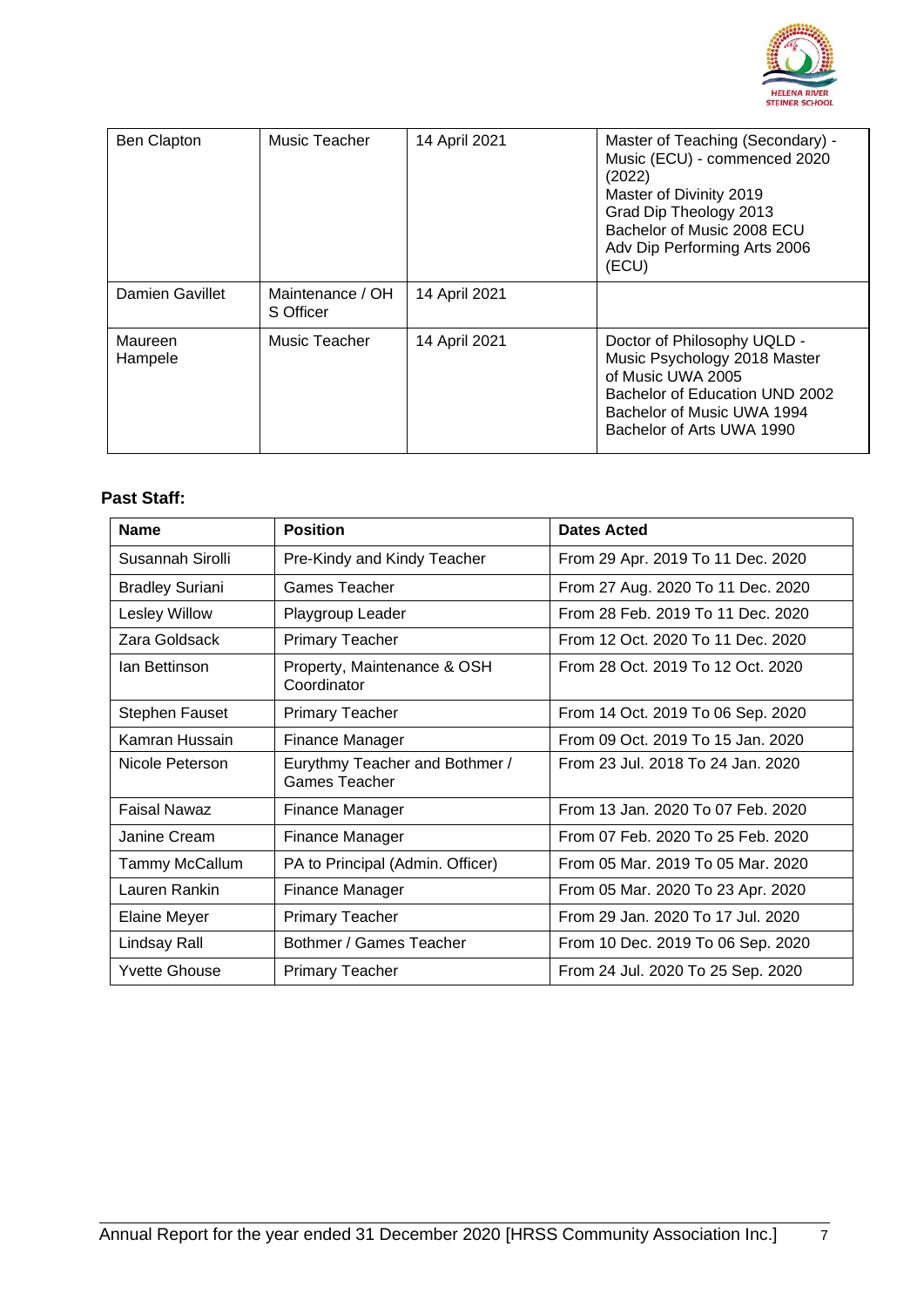

### **PHOTO GALLERY**



**SHASHI SHARMA** Board Chairman



**DEVI RATNASARI Treasurer** 



**ANNA LIANG** Ordinary Member



**PETER FERN** Ordinary Member



**GLADSTONE DAVIES** Ordinary Member



**Lisa Liu** Ex. Ordinary Member



**TANAMI MAGNUS** Principal



**KAMRAN HUSSAIN** Finance Manager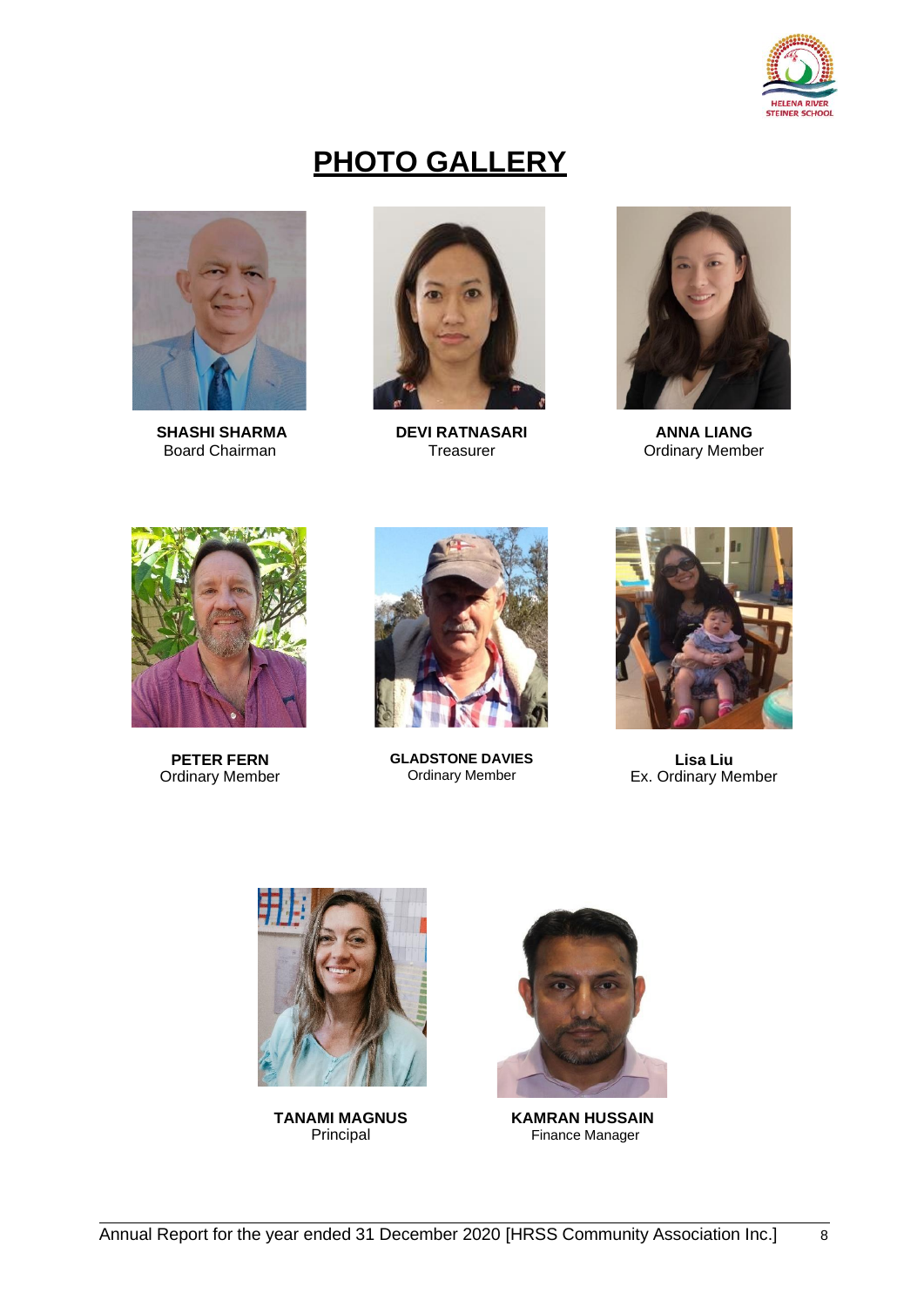

#### **SECTION 2 GOVERNANCE**

#### **STRUCTURE & MANAGEMENT**

Helena River Steiner School Community Association Incorporated is registered with the AustralianCharities and Not-for-profits Commission (ACNC). Following is the Organisational structure: -

#### **ASSOCIATION BOARD** (GOVERNING BODY) **SFA** DoE (Steiner (Department Education of Education) Australia) MANAGEMENT: **PRINCIPAL** PRIMARY EDUCATION COORDINATOR  $\frac{1}{1}$ HIGH SCHOOL EDUCATION COORDINATOR **FINANCE AND ADMIN EDUCATION STAFF NON-EDUCATION STAFF FAMILIES (STUDENTS AND PARENTS)**

### **School Organisation Chart 2021**

#### **BOARD OF GOVERNORS AND OPERATIONAL MANAGEMENT**

In 2015, the newly incorporated association formed a committee of Steiner teachers to guide the direction of the association's activities. In 2016 parents also joined the steering group. Together they identified the skill sets required of its steering body to successfully govern a school and beganrecruiting members to meet the needs. A new constitution was developed at this time relevant to school operations. In 2017, the steering committee became the Board, and many structures were developed to ensure effective governance and compliance with non-government school registrationrequirements.

There are now different sub-committees including Finance & Audit Committee, Strategic Plan Committee and Building & Relocation Committee which are directly reporting to the Board and aresupporting the Board through performing different obligations. The Chief Operating Officer of the school is the Principal who is the main pillar of the school. The Operational team comprises of Finance Manager, Admin Officer, Coordinators, Teachers and Assistants. They all are reporting to different levels as and when required but basically responsible to report to the Principal.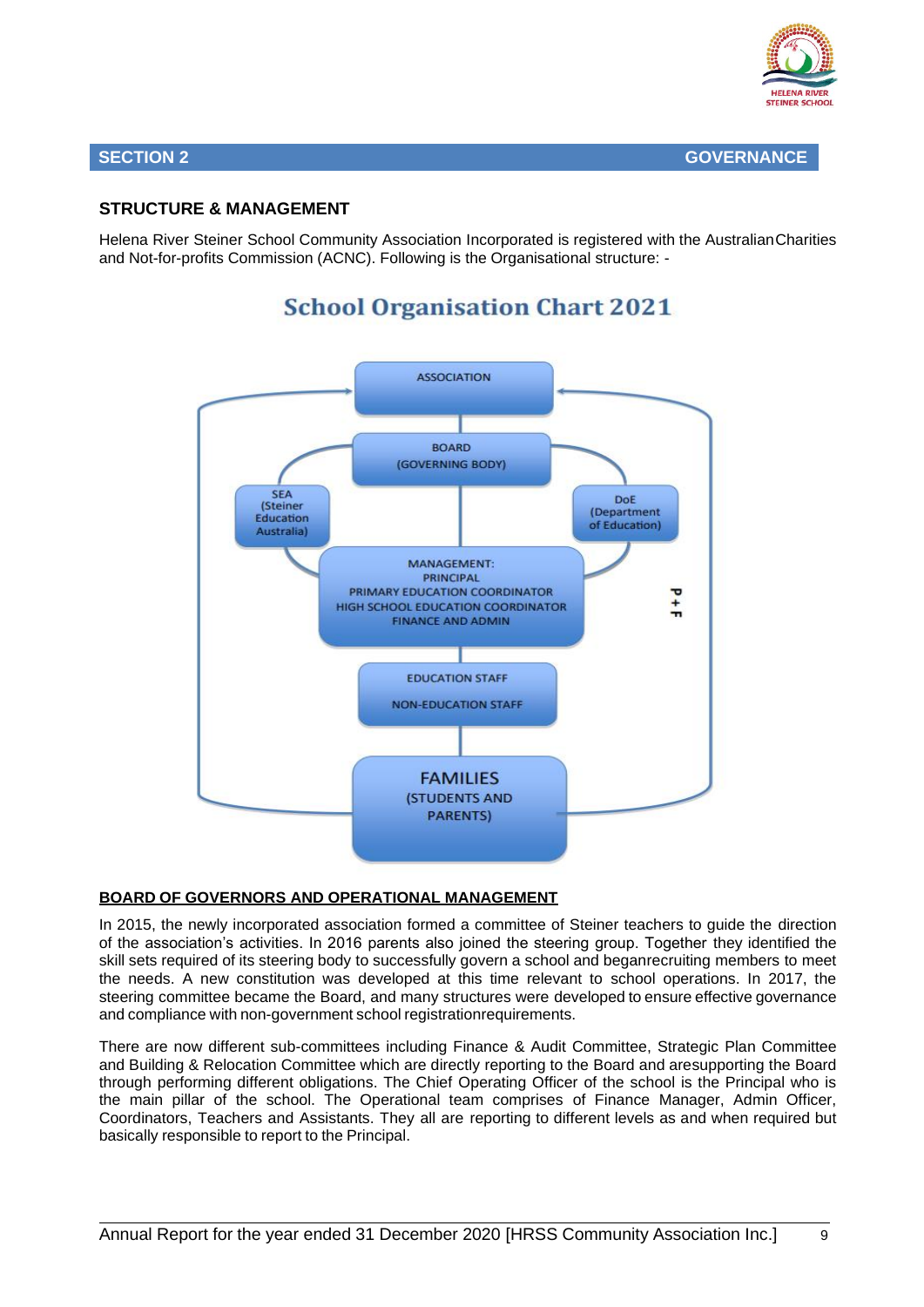

#### **CHAIRMAN'S REPORT**

In June 2013, the Helena River Steiner School started off as the Guildford Steiner Playgroup. Fiveyears later, in June 2018, the School was granted Provisional Initial Registration to provide education to Pre-Kindergarten to Year 6.

In June 2021, I am pleased to report that the school has successfully grown into a fully funded middle school with some cash reserve. This is an excellent outcome, which is underpinned by visionary planning and dedicated hard work of several people over time including the past and present Board members, School's staff, parents, and the community members.

Last year, the reporting period for this meeting, has been an exciting year, full of uncertainties, expectations, and achievements. The Governing Body as well as the teachers, and the management team of the school led by the Principal, Tanami Magnus had a busy, challenging, andexciting last 12 months. The Covid 19 pandemic has been disruptive and despite a staggered start to the teaching year due to Covid restrictions, and a couple of weeks of teaching in masks, the impact on our school was managed well by Tanami and her team.

The Board was actively engaged in several key initiatives during the year to help steer the school in achieving some important outcomes. Some of the key initiatives during the year include but arenot limited to:

#### **Strategic Plan**

A five-year strategic plan (2021-25) was prepared and implemented in January 2021 with six strategic goals:

- 1. *Curriculum and Pedagogy*  Deliver high quality Steiner, student-centered education with a developmentally appropriate curriculum, which grows organically with the community we serve.
- 2. *People* Become an employer of choice through an empowering and well-planned recruitment and human resource management process to ensure quality staff are attracted and retained.
- 3. *Environment* To relocate the school to a place which provides security of tenure for the school to develop and thrive.
- 4. *Community* To enhance the engagement of the school with the community it serves ensuringthat it is recognised as a quality based educational facility which caters honestly and openly to community needs.
- 5. *Governance* To actively improve and develop the governance of the school.
- 6. *Finances* To deliver financial sustainability to the school.

Tanami and her team members are presently working hard to progress and achieve the strategic goals.

#### **Funding**

The School is now getting regular recurrent funding from the State and the Federal governments and has accumulated adequate cash reserves to meet its on-going financial obligations. Federal and State funding has increased as a result of growing number of enrolments. In 2018, when the school was granted registration, it received total funding of \$178,169. In 2019, the funding increased to \$552,400, and in 2020, it further increased to \$700,550. In 2021, we are expecting our funding to increase to over \$1,142,074. So far, we have seen around 60% growth in our funded students in the year 2021 as compared with 2020. The Board has established a Finance and Audit Committee, which provides oversight and governance to the management of the school's financialstatements and annual budgets.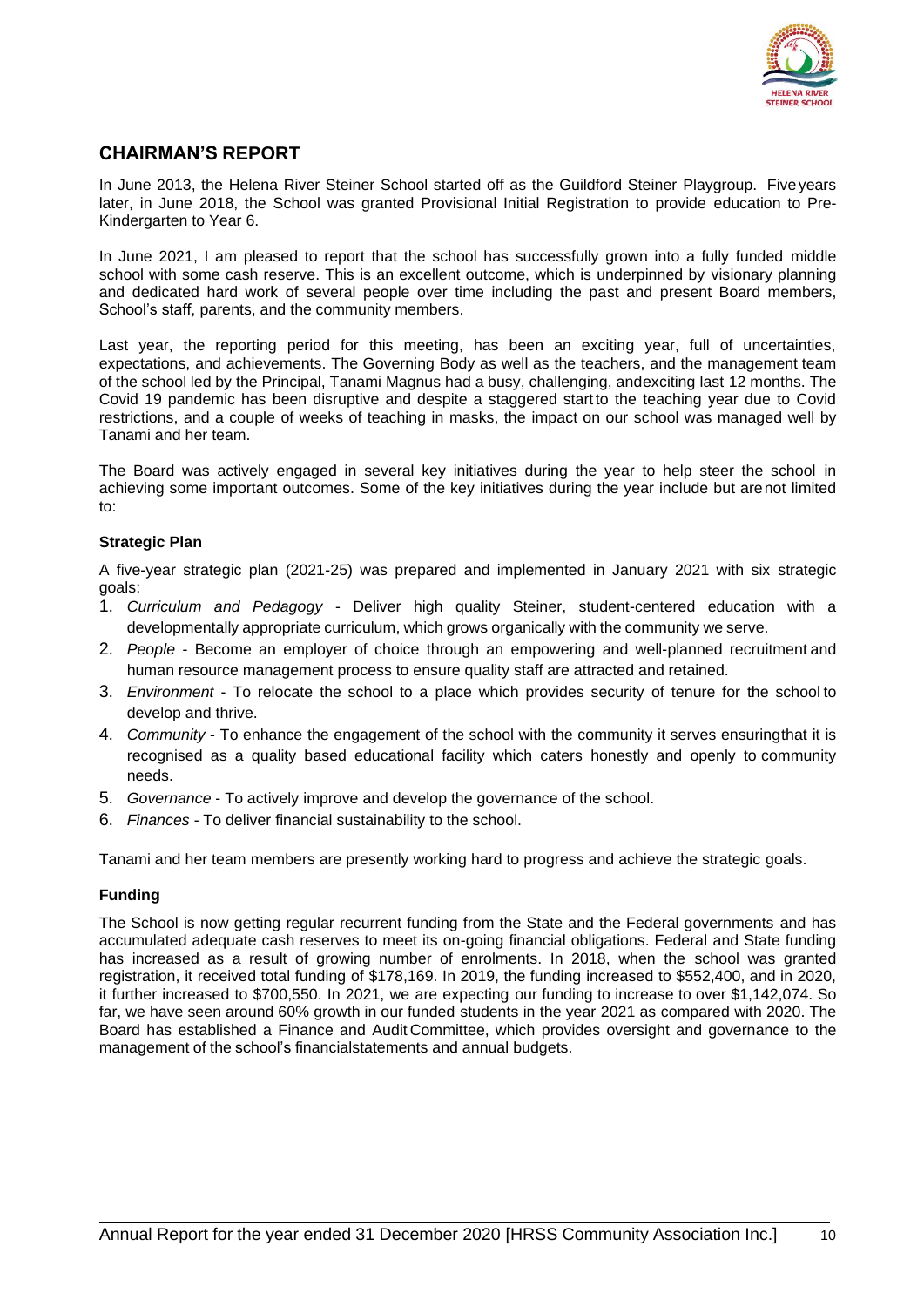



#### **Growth of the School**

The school is growing very fast, and with the successful introduction of middle school, we are looking to relocate to a new site and build new school facilities. In 2018, we had only 30 students from prekindergarten to Class 6, which now has grown to about 100 in 2021. With increasing number of students, the staff number has also significantly increased over the year to ensure that we provide high quality education and care. We consider this impressive increase in student numbers an indicator of growing community interest and trust in the school.

This year, our attempts to purchase a new site in Woodbridge to relocate the school were unfortunately unsuccessful. We were not granted permission mainly because it was assessed thatthe volume of traffic estimated to be generated by the proposed school would adversely impact theamenity of residences. We have learnt from this experience and started to look for other suitable sites with renewed enthusiasm. In the meantime, the school has been successful in obtaining a low interest loan of \$2.25 million from the Education Department for the purchase of new property and relocate the school to a new location. In addition, the school has applied for a grant from the 2021 Round of the Commonwealth's Capital Grant Program.

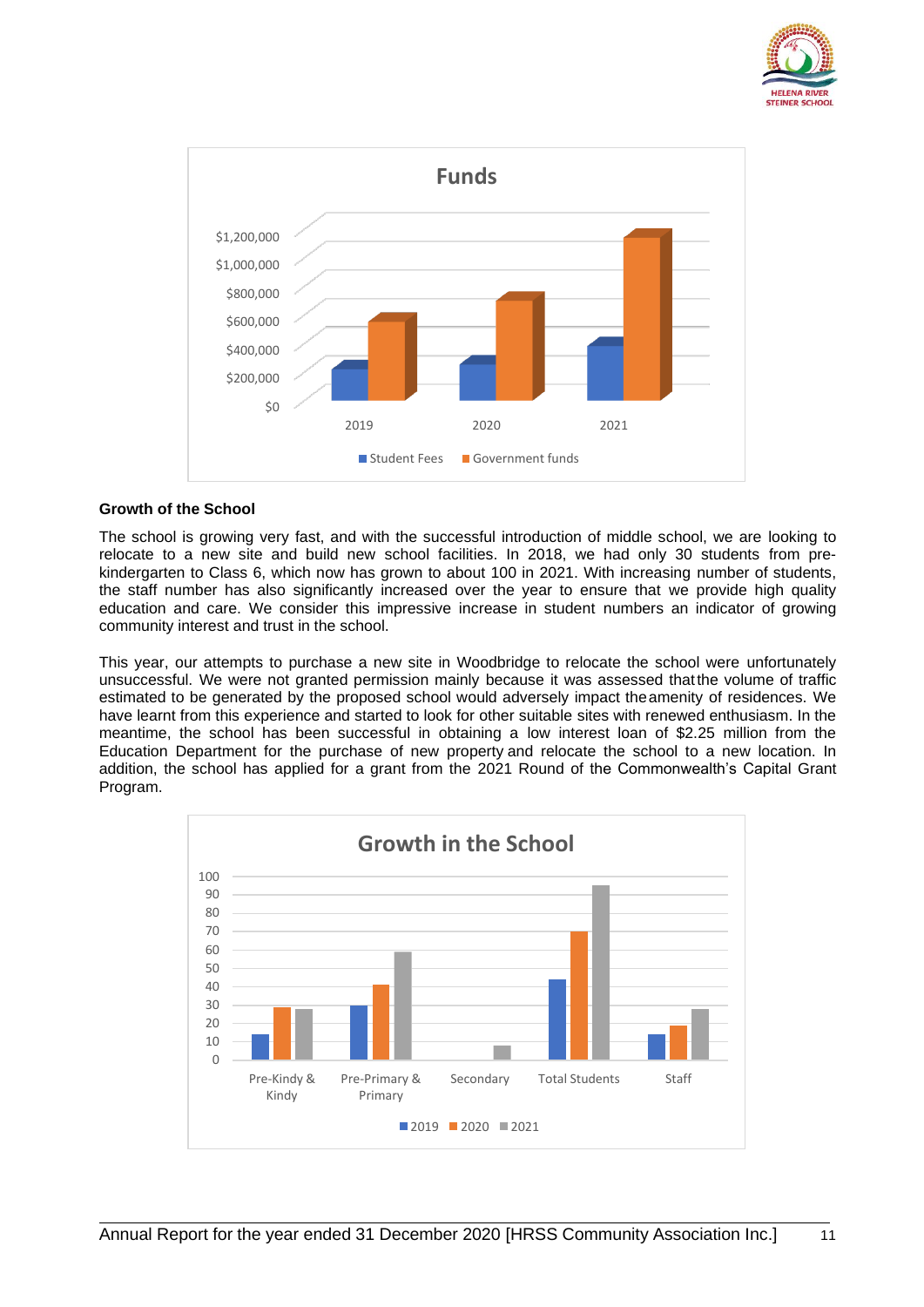

#### **Governance**

The Board is committed to the aims and ethos of the Steiner based education system. Two members of the Board are members of the Anthroposophical Society. The Board has an advisor who is eminently qualified in Steiner education. The Board has members with outstanding skills, experience and competence needed for ensuring good governance and providing guidance to the Principal and her team for achieving best outcomes for the school. The school is indeed very luckyto have a very competent, sincere, and dedicated team comprising the Principal, Finance Manager, teachers, and administrative and other support staff. I believe that we have the necessary skill setin the Board and the school staff to help the school grow and become an outstanding centre of education for the community.

#### **Looking ahead**

One of the primary aims for the year ahead will be to efficiently relocate and build new school facilities at a new location in nearby area. This is necessary to accommodate the increasing enrolments and organically grow the school. Other priority activities consistent with the strategic plan include growing interactions with other Steiner and non-Steiner schools as well as the Anthroposophical Community as a whole with the aim of providing the best Steiner education for our students that we can.

In closing, I would like to thank all the staff members of the school for their sincere hard work. I would also thank all the Board members for volunteering their precious time for the school. I also acknowledge the continuing support of our community, which we greatly value.

Thank you,

**Shashi Sharma, Chairman HRSS Community Association Inc.**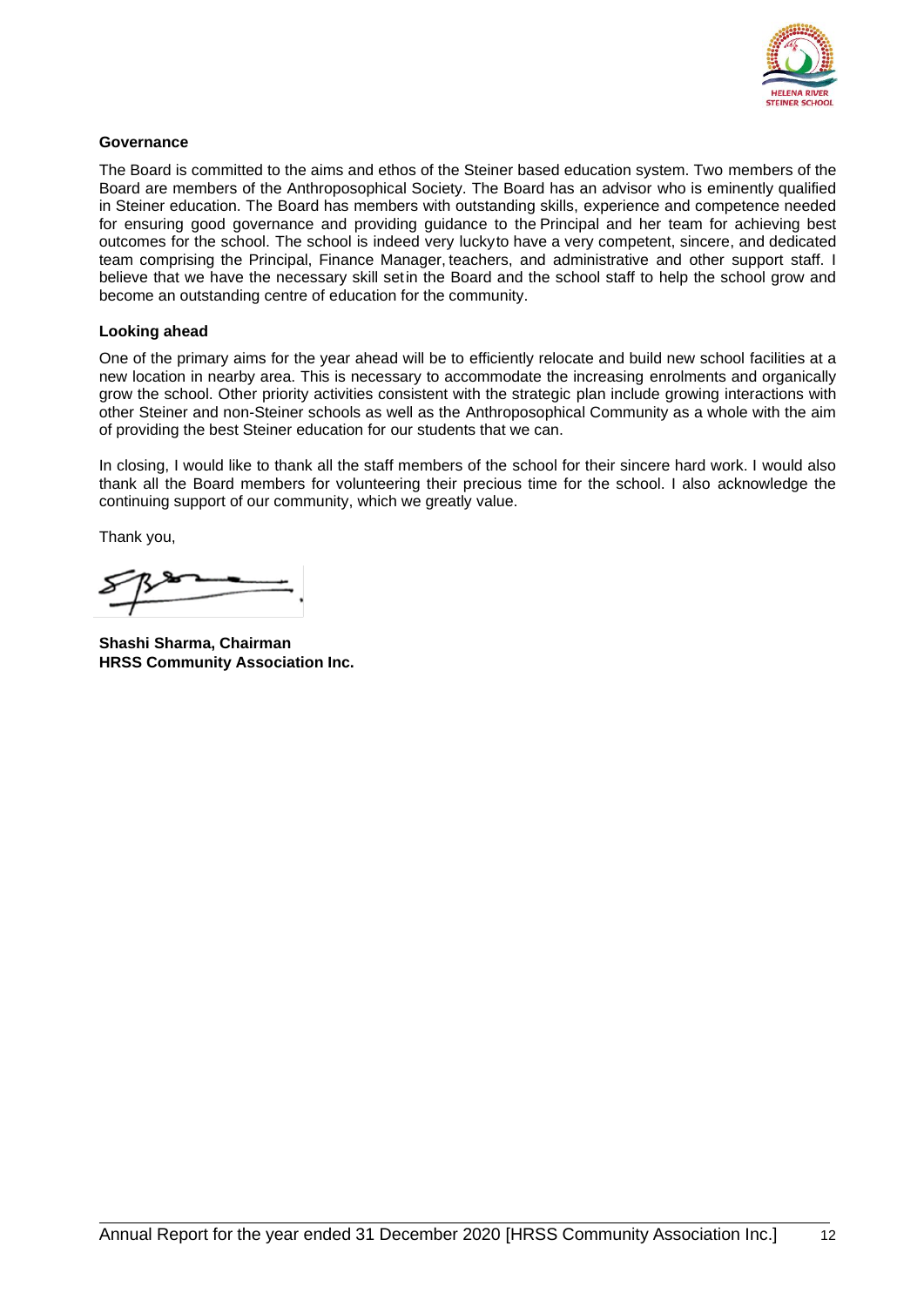

#### **PRINCIPAL'S REPORT**

2020 was an exceptional year.

We started in high spirits having just received two brand new transportable classrooms to accommodate our now three distinctly separate primary classes: 1/2, 3/4, and 5/6. Finally, our pioneer teacher Kathy Riley was no longer teaching in the cramped room behind the Reception. Teachers were swooning at the fresh new incredibly large teaching spaces.

Once we had settled into the new term and new year, COVID 19 arrived and cast a great amount of change and uncertainty into the future. We transitioned well to providing home learning programs for our students and when restriction were lifted in Term 2, we welcomed our students again with open arms (metaphorically speaking!).

2020 saw the beginning of a Sports/Games program led by a dedicated physical education teacher, and also the teaching of Noongar language (in addition to French) by a Noongar teacher.

The Indigenous Scholarships that we had launched mid-2019 were now attracting more Aboriginal students.

2020 was also the year we introduced Leadership Scholarships for new Upper Primary year levels to foster a culture of leadership among our older students, and to grow our upper primary numbers in preparation for the high school we planned to commence the following year.

In the middle of the year, we heard news that plans were developing for another Steiner high school in the Perth metropolitan area which affected our business plan for our proposed high school. We reassessed our finances and Strategic Plan in light of this new information and made a decision to proceed, knowing however that the challenges would be greater.

We received approval from the Education Minister and the Education Department for conducting high school year levels and a classroom, teaching staff and resources were secured.

Enrolments increased steadily throughout the year and our overall direction was maintained. What a joy to be living and working in this community with the students, staff and families we have.

Blessings on our school,

 $7^{\prime\prime}$ 

**Tanami Magnus, Principal HRSS Community Association Inc**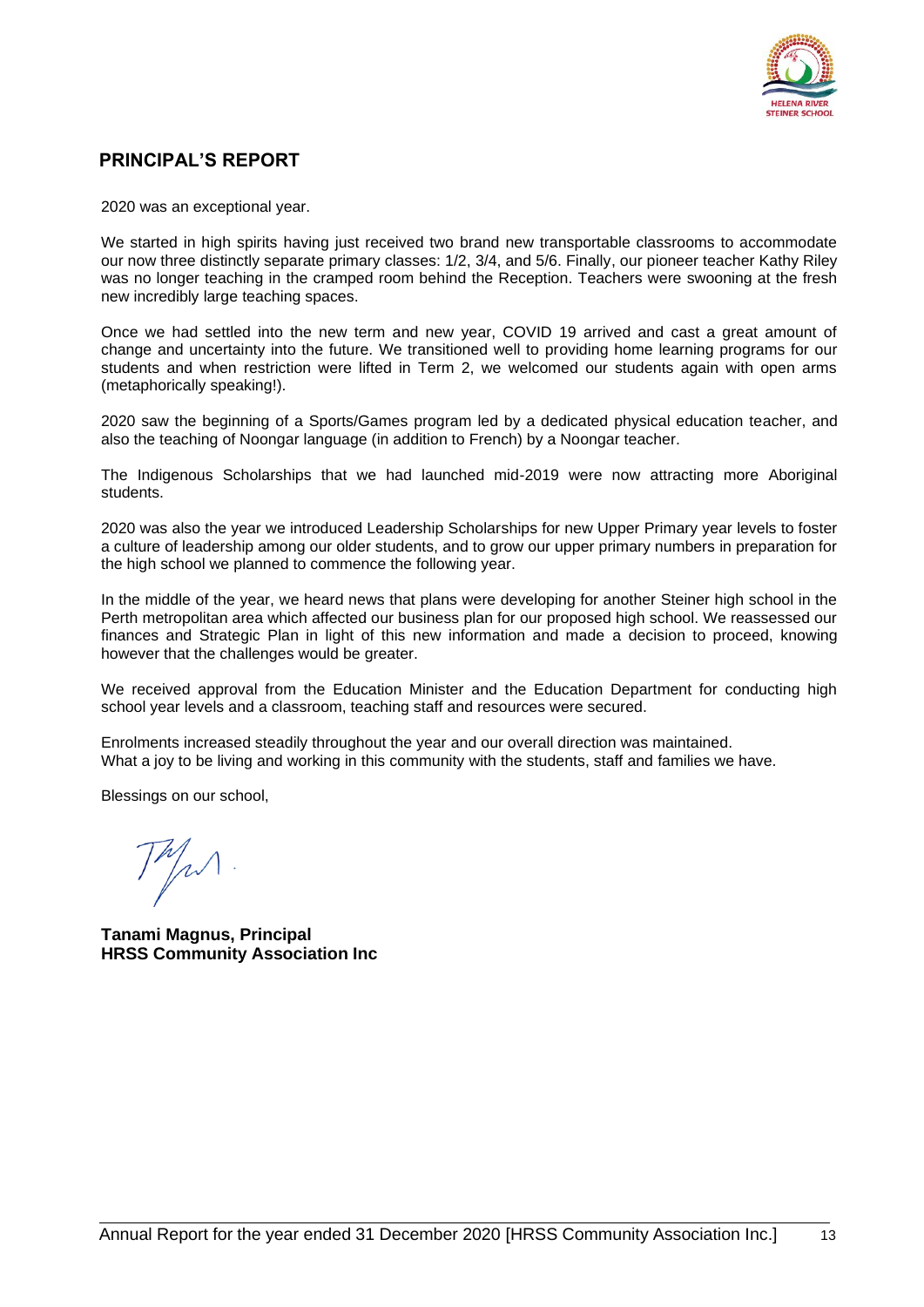

#### **STRATEGIC GOALS**

#### **1. Curriculum and Pedagogy**

Deliver high quality Steiner, student-centered education with a developmentally appropriate curriculum, which grows organically with the community we serve. In order to provide secondary education opportunities for students in the area, we will organically grow the School into a Middle and High School.

#### **Goals:**

- 1. Develop excellence in delivering Steiner education which is consistent with the Australian Steiner Curriculum Framework and which meets the guidelines of the West Australian Education Department. This goal will be achieved by:
	- a. Continually striving for a well-balanced, creatively focused curriculum which ensuresa sound grounding in all facets of education including but not limited to language, culture, academics, drama, arts, music and sport.
	- b. Continually reviewing and developing the curriculum and related policies that are aligned to HRSS strategic goals.
- 2. Provide a Class 7 program in 2021 and add a subsequent year level each year until we have all high school year levels in 2026.

#### **2. People**

Become an employer of choice through an empowering and well-planned recruitment and human resource management process to ensure quality staff are attracted and retained.

#### **Goals:**

- 1. Sound recruitment process to attract dedicated staff
- 2. Provision of competitive, sustainable working conditions that are designed to retain quality staff including but not limited to: -
	- Adequate provision of DOTT (aiming to match DOE guidelines) –
	- Competitive wages and/or conditions –
	- Provision of quality Professional Development –
	- Yearly performance appraisal

#### **3. Environment**

To relocate the School to a place which provides security of tenure for the school to develop and thrive.

#### **Goals:**

- 1. Identify a suitably sized property in the Midland/Swan Valley area which will cater for the School's current and future development needs.
- 2. Prepare and implement a major Capital Fundraising Campaign to secure the capital and operating funds required to purchase the properties and build Phase I of the School at its new location.
- 3. Create a Project Management Team that will oversee the relocation of the School. The focus will be on using sustainability principles to develop a nature-based environment which is both functional and aesthetically pleasing.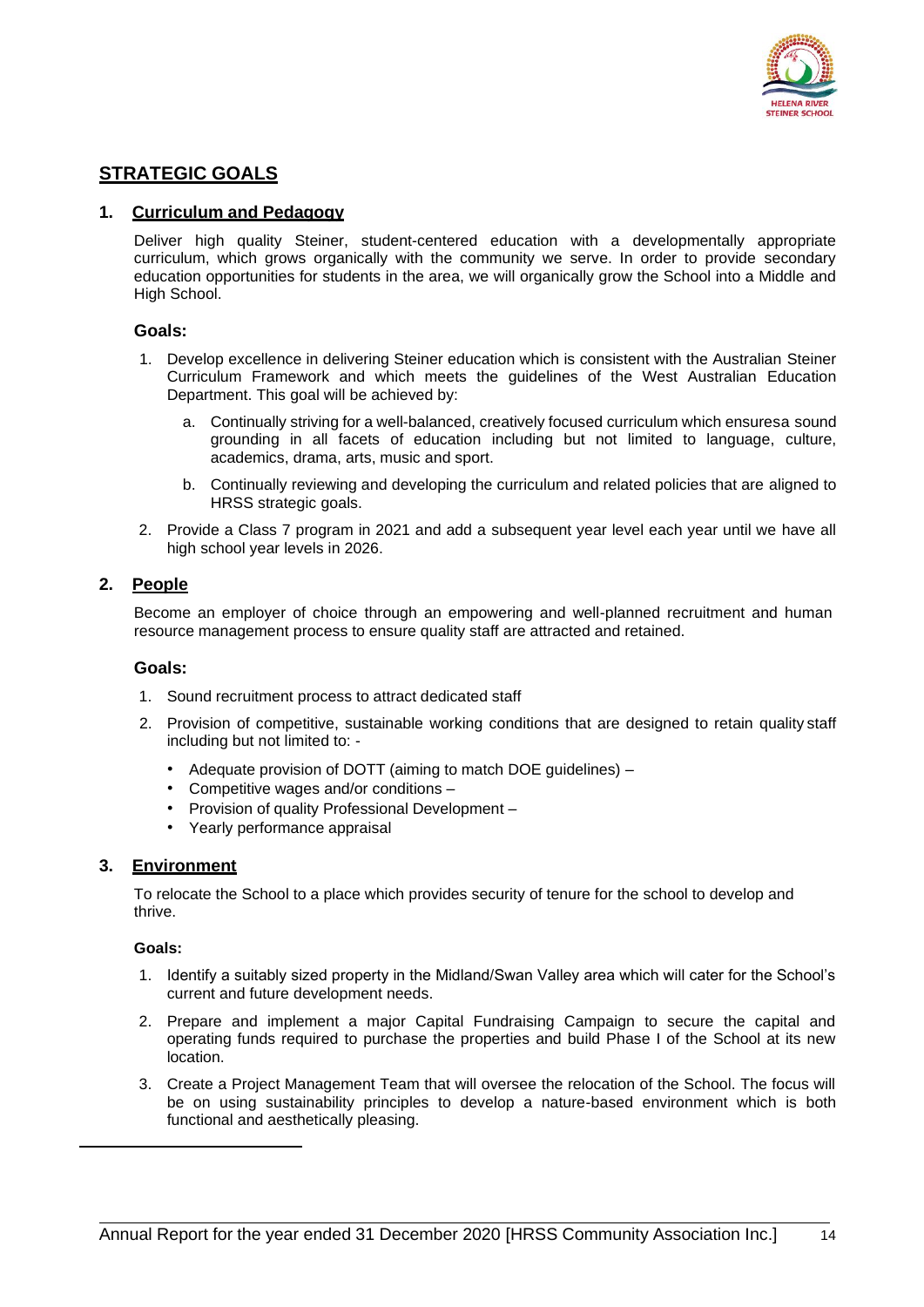

#### **4. Community**

To enhance the engagement of the school with the community it serves ensuring that it is recognised as quality based educational facility which caters honestly and openly to community needs.

#### **Goals:**

- 1. Expand and promote a growing vibrant school community. This will be achieved by:
	- a. Supporting and developing an active and engaged P&F Association.
	- b. Assisting the P&F Association to identify needs within the school and promote events and activities which showcase the School's character and philosophy to the wider community.
	- c. Ensuring the correct balance between school administration and parent body participation.
- 2. Engage the community in the students' education. This will be achieved by:
	- a. Undertaking an induction process for new parents and extended support to all parents of the School.
	- b. Hosting informative, interesting talks and workshops on Steiner philosophy and in particular Steiner education.
	- c. Building collaborative connections with other Schools.
	- d. Developing links with the wider community including local community and commercial groups as well as government and regulatory bodies.

#### **3. Governance**

To actively improve and develop the Governance of the School.

#### **Goals:**

- 1. Set the broad direction and vision and undertake strategic planning for the school in consultation with the Leadership Team.
- 2. Oversee and monitor preparation of policies and briefs necessary to ensure the objectives of the Association are met.
- 3. Oversee and monitor the financial resources and budget of the Association.
- 4. Oversee and monitor all statutory and regulatory compliance requirements.
- 5. Oversee and monitor the quality of the educational programs provided by the school.

#### **4. Finances**

To deliver financial sustainability to the school.

#### **Goals:**

- 1. Maintain the registration of the School by the Department of Education.
- 2. Implement a marketing strategy to boost enrolments to full capacity.
- 3. Ensure the School remains affordable by actively managing costs and by developing a business model for enrolments.
- 4. Apply for capital and building funds from government and private institutions.
- 5. Create a model for fundraising and community engagement to capitalise on donor potential.
- 6. Maintain a measured approach to growth.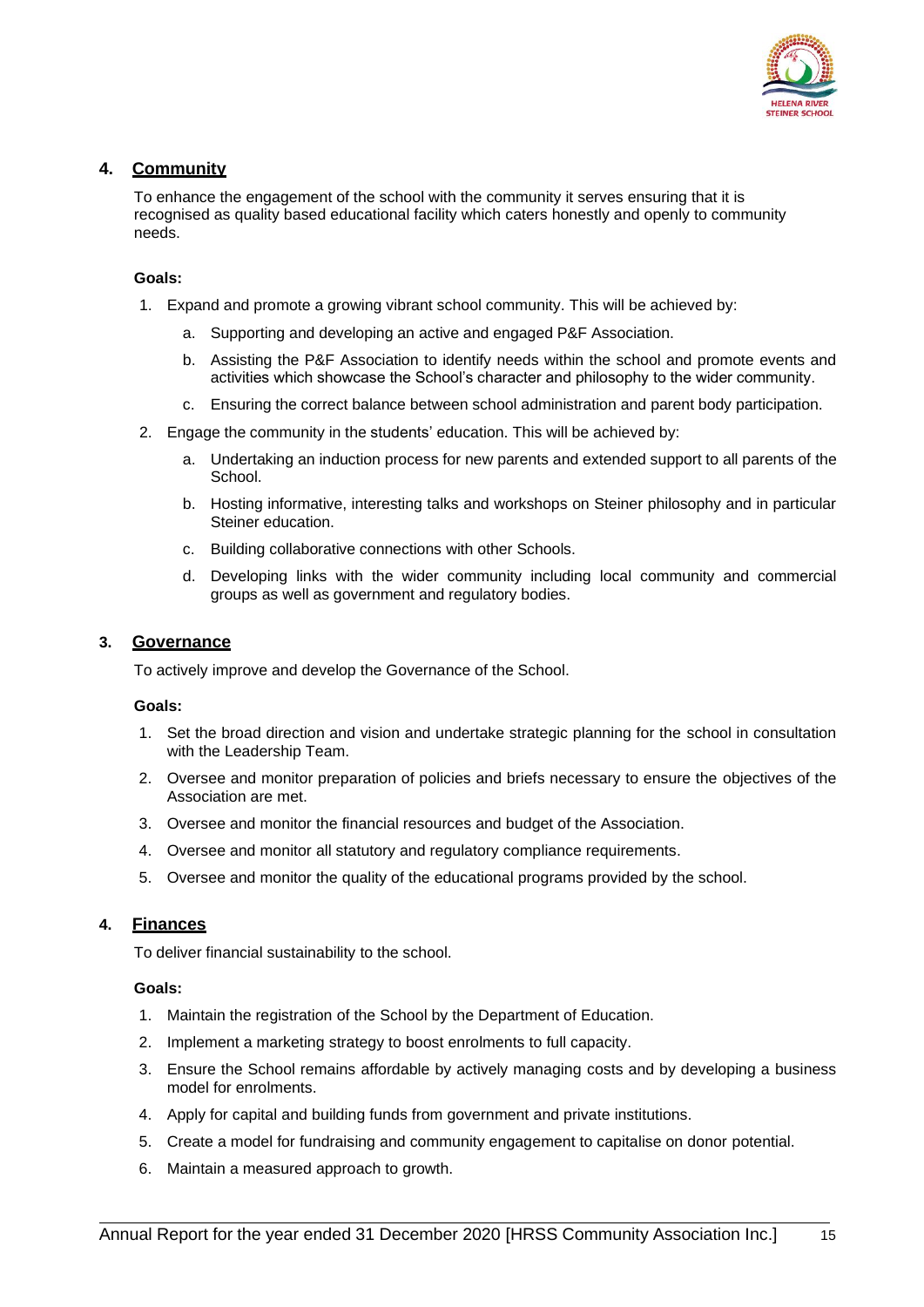

#### **SECTION 3 OUR SCHOOL**

| <b>School Facts 2020</b> |                |  |
|--------------------------|----------------|--|
| <b>School Sector</b>     | Non-government |  |
| School Type              | Primary        |  |
| Year Range               | PP-6           |  |
| Location                 | Metropolitan   |  |

| <b>Students 2020</b>           |     |
|--------------------------------|-----|
| Total Enrolments Pre-K - CI 6  | 65  |
| Total Enrolments - Funded      | 43  |
| FTE Girls - Funded             | 23  |
| FTE Boys - Funded              | 20  |
| <b>Full-time Equivalent</b>    | 43  |
| <b>Indigenous Students</b>     | 21% |
| Language background other than | 12% |
| English                        |     |

| <b>Funding Sources 2020</b>   |             |
|-------------------------------|-------------|
| Fees                          | \$335,747   |
| <b>Application Fees</b>       | \$2,550     |
| <b>Federal Grants</b>         | \$585,671   |
| <b>State Government Grant</b> | \$114,579   |
| <b>KG Grant</b>               | \$11,254    |
| <b>Student Levies</b>         | \$13,647    |
| <b>Excursion Income</b>       | 8,586       |
| Other                         | \$108,273   |
| <b>Total</b>                  | \$1,180,307 |

| <b>School Staff 2020</b>            |     |
|-------------------------------------|-----|
| <b>Teaching Staff</b>               |     |
| Full-time equivalent Teaching Staff | 4.4 |
| Non-teaching Staff                  | я   |
| Full-time equivalent Non-teaching   | 5.2 |
| Staff                               |     |

| <b>Attendance Rates 2020</b> |                     |
|------------------------------|---------------------|
| <b>Class</b>                 | %Average attendance |
| Kindy 6                      | 84%                 |
| Class 1                      | 89%                 |
| Class 2                      | 84%                 |
| Class 3                      | 81%                 |
| Class 4                      | 87%                 |
| Class 5                      | 83%                 |
| Class 6                      | ጸ9%                 |

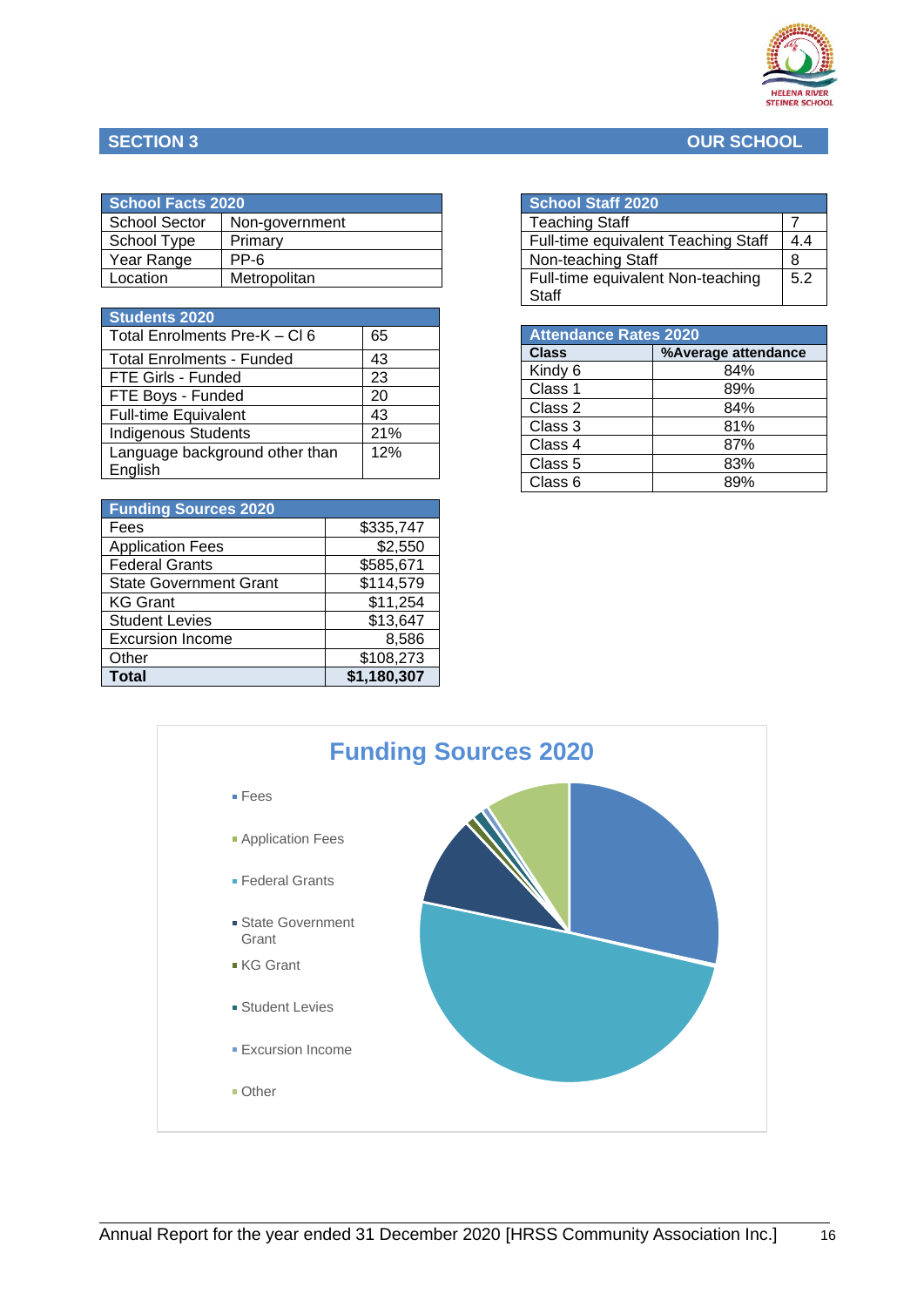

#### **NAPLAN Results 2020**

As part of the National Assessment Program – Literacy and Numeracy (NAPLAN), national tests are conducted in May each year for students in years 3 & 5 at Helena River Steiner School. The NAPLAN Test results are provided to parents. When there are issues identified with the results, the school then works with the relevant teacher to improve any deficiencies in Literacy or Numeracy.

The school results where statistically significant can be found at<http://www.myschool.edu.au/>

In 2020 the NAPLAN testing was cancelled due to COVID-19.

#### **Feedback**

Parents and Friends feedback is received through a variety of forms including parent nights, meetings with Teachers, meetings with the School Administrator and through the Parents & Friends Association. There is also a Class Carer for each class at the school.

Annual Surveys are completed, and any issues are investigated and resolved as per our Grievance and Concern Policy and Procedures which is found on our website.

- 93% of families surveyed felt informed when undertaking home schooling in April 2020,
- 85% of families surveyed felt supported by the school when undertaking home schooling in April,
- 100% of families surveyed felt comfortable when returning to school in Term 2,
- 100% of families surveyed felt supported by their child's teacher when implementing home schooling,
- 81% of families surveyed had access to their child's teacher when they felt the need to contact them,
- 100% of families surveyed felt the school is kept clean and tidy,
- 100% of families surveyed felt the school teaches students and practices excellent hygiene,
- 100% of families surveyed felt the school adapted well to the Government requirements and guidelines during isolation, phase one and phase two,
- 100% of families surveyed felt well informed about additional health and safety measures that were to be implemented in Term 2,
- 100% of families surveyed felt their child has felt comfortable returning to school,
- 100% of families surveyed felt their child has adapted well to new health and safety measures implemented at the school,
- 94% of families surveyed felt the amount of home schoolwork provided was appropriate for their child,
- 75% of families surveyed felt the methods for completing schoolwork were conducive to a home environment,
- 88% of families surveyed felt well informed about school matters,
- 90% of families surveyed felt administrative staff were friendly and helpful towards parents,
- 89% of families surveyed felt comfortable reaching out to the school in relation to protocol, schoolwork, finances or any other matter,
- 90% of families surveyed felt the school takes parent's opinions and concerns seriously,
- 100% of families surveyed felt leadership and direction provided by the school was excellent,
- 100% of families surveyed felt there was effective leadership in the school,
- 82% of families surveyed felt the school was well managed,
- 100% of families surveyed felt this school look for ways to improve,
- 31% of families surveyed had concerns for their child or family,
- 89% of families surveyed are intending to complete their child's primary education at HRSS, and
- 89% of families surveyed would like their child to complete their high school education at HRSS.

Staff feedback is received via weekly faculty meetings. The school remains small enough that issues of concern become clear relatively quickly and can be dealt with in a timely manner.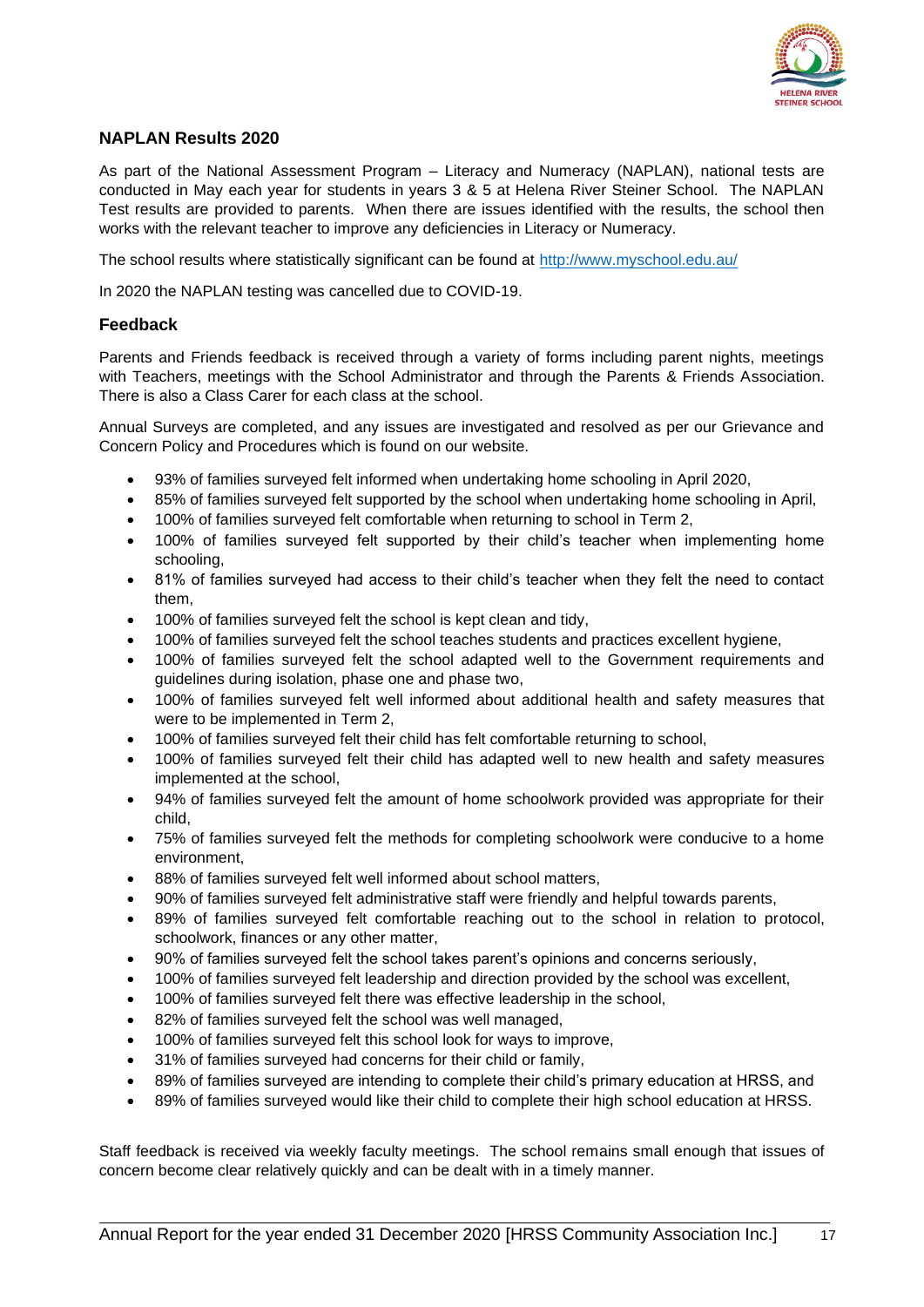

#### **TREASURER'S REPORT**

On behalf of the Board, I present you this year's Treasurer's report which includes the audited financial statements for the financial year ended 31 December 2020 for Helena River Steiner School. I would like to thank you all members of Finance and AuditCommittee for their contributions. The committee was established in June 2020 to provide oversight and governance to the management of the school's financial statement, annual budget and reporting requirements.

The year 2020 has been a challenging year for the school. Tanami and her team have worked very hard to ensure that the costs are managed diligently and high-quality Steinerand student-centred education are well provided to our students.

Majority of the income are received from Federal and State Government Funding. This funding has increased from \$552,400 in 2019 to \$700,550 in 2020. This makes up 60% ofthe income followed by Student fees 28% and Other Income.

The expense that saw the highest was Staff Expenses followed by Rent, Rates & Utilities and Fee Reductions & Discounts. The Staff Expenses for this year was \$813,738 compared to last year \$538,974. The expense represents around 69% of total revenue thisyear with last year being 68% of total revenue. Rent, Rates & Utilities has increased from \$15,970 in 2019 to \$83,742 in 2020. The significant increase relates to 2 additional transportable classrooms required to meet the increasing number of students. Fee Reductions & Discounts is another expense with a significant increase due to the impact of Covid-19 where discounts were given to family with financial hardship. This year total operating expense represent 96% of total revenue compared to 84% last year. Overall, a net surplus of \$46,271 was achieved.

The Balance Sheet remains in a healthy position with the Net Assets of \$271,030 consistsof total assets of \$365,821 and a total liability of \$94,791. The total assets of \$365,821 includes \$349,602 in cash assets. The total liability of \$94,971 includes \$55,240 GST & PAYG withholding payable and \$19,306 of Unearned Student Income.

This year, we have successfully obtained the Deductible Gift Recipients (DGR) status fromthe Australian Taxation Office (ATO) for School Building Fund. This means the school canreceive donations that are tax deductible, donors can deduct the amount of their donation from their taxable income when they lodge their tax return. In addition, the school has beensuccessful in obtaining a low interest loan of \$2.25 million from Department of Education for the purchase of new property and relocate to a new site. We have applied for a grant from the 2021 Round of the Commonwealth's Capital Grant Program.

Finally, I would like to thank all staff members of the school for their sincere hard work. I would also thank all the Board members for volunteering their precious time for the school.I also acknowledge the continuing support of our community, which we greatly value.

Regards,

**Devi Ratnasari, HRSS Community Association Inc.**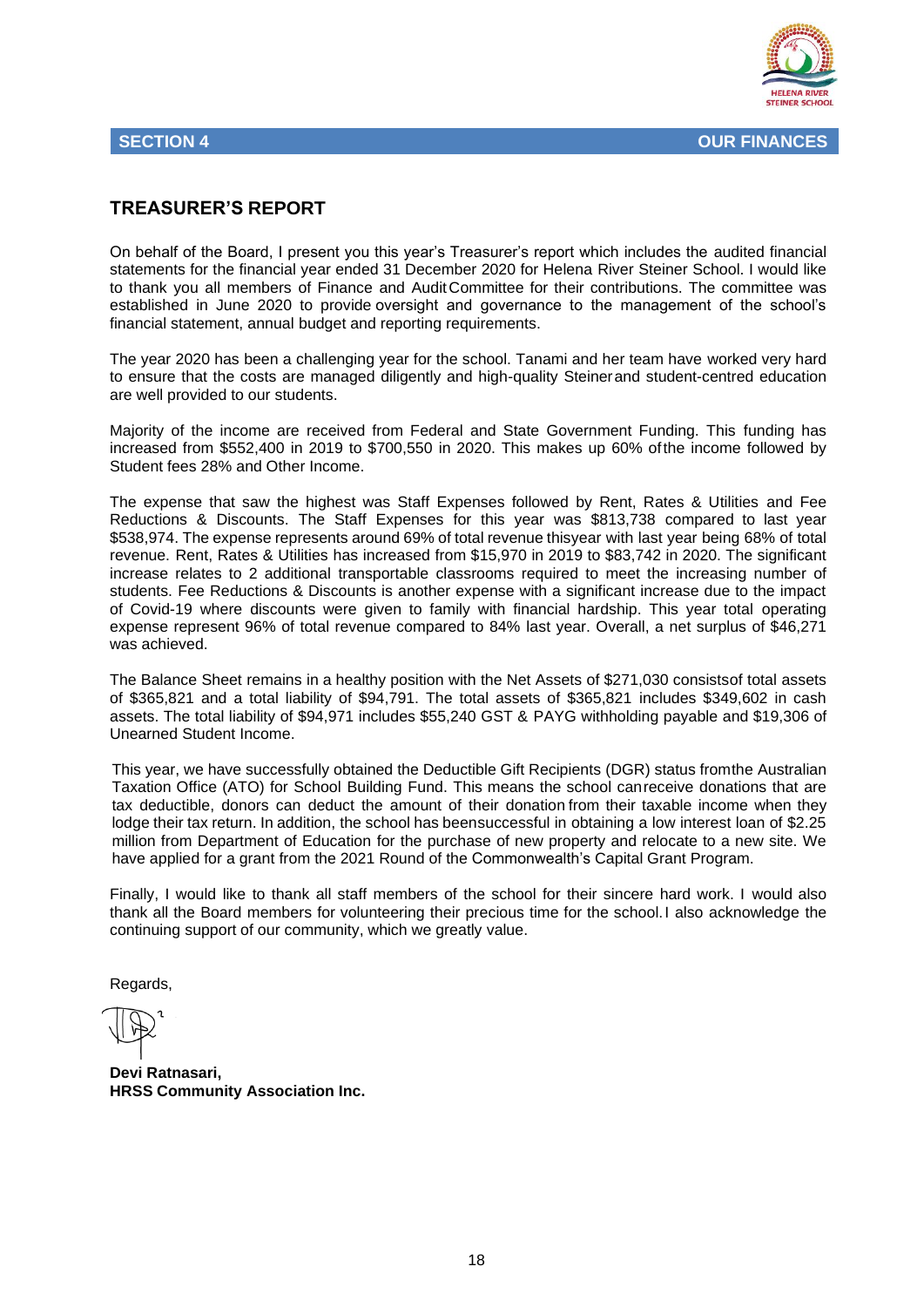

#### **SECTION 5 OUR OTHER IMPORTANT INFORMATION**

#### **ACKNOWLEDGMENTS & THANK YOU**

#### **We take the opportunity to say thanks to the following groups who supported us on this journey in different aspects:**

#### **Donors**

Board members, staff, parents, different businesses including IGA and other local community.

#### **Grants and funding**

- 1. Department of Education (State and Federal)
- 2. Sporting Schools (Sports grants)

#### **Volunteers**

Parents, staff and other community members.

#### **Board Members and Staff**

All the board members and employees current and past who contributed their valuable time and efforts to support us in different aspects.

#### **HOW YOU CAN HELP**

#### **Become a member**

You can be our Board member and can play an important role in decision making.

#### **Volunteer your time**

You can spend your time for the school's activities on different times as and when required.

#### **Make a donation:**

We have maintained a Building Fund for which we obtained DGR status which means any contributions you make into it will be tax deductible. The account details are:

#### **Name: HRSS Building FundBSB: 633 000 Account: 166 863 001**

#### **Other ways you can help our cause:**

We are planning to build our own school and require a lot of support in respect of referrals for new enrolments, volunteering, and donations. You can share our cause among your networks and encourage others for bringing new enrolments and donations.